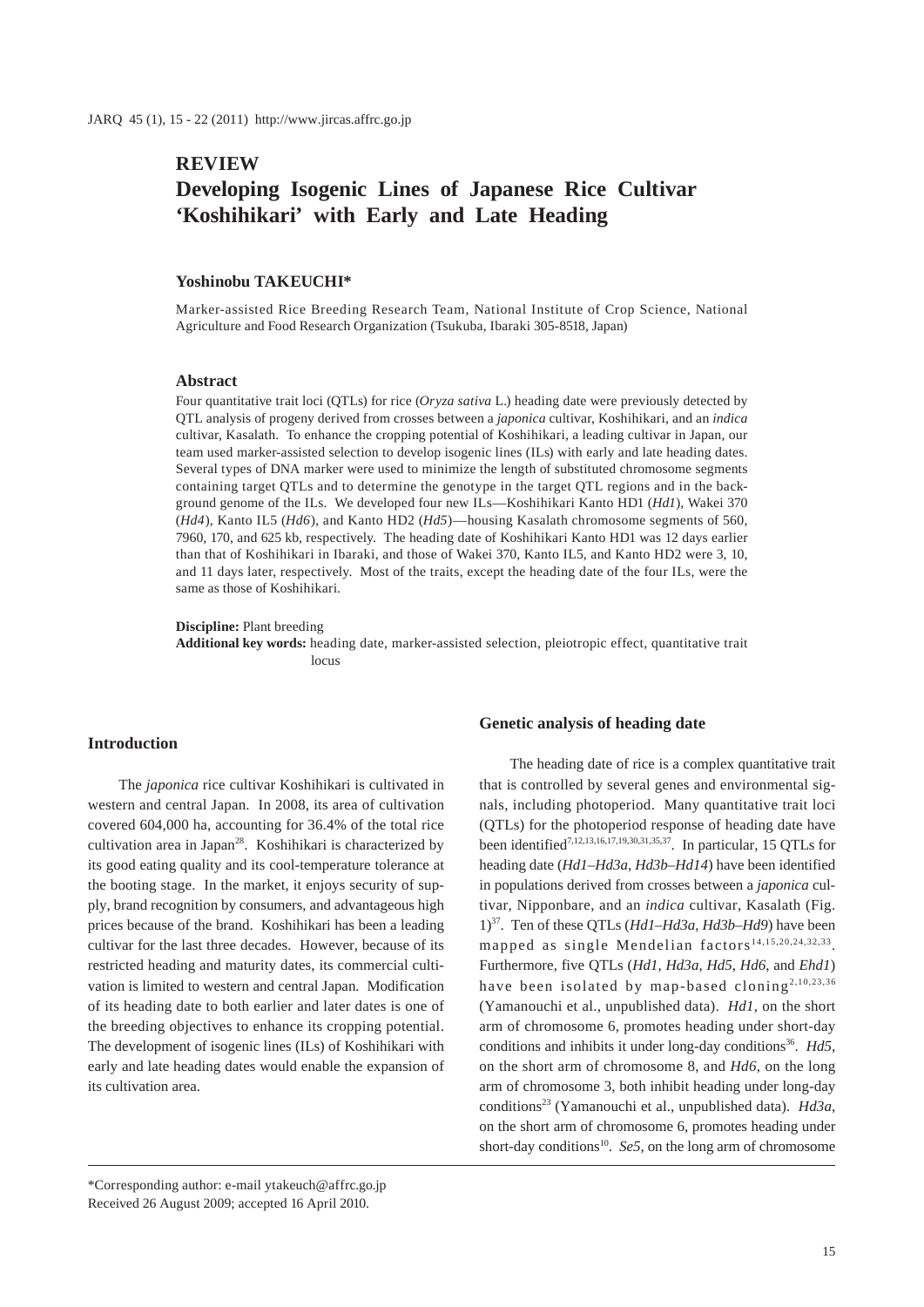

**Fig. 1. Chromosomal location of QTLs for heading date** The vertical bars represent the chromosomes, numbered at the top. *Hd1*–*Hd14*, identified in Kasalath; *Se5*, in Norin 8 mutants; *Ehd1*, in *O. glaberrima*2,8,38.

6, has been cloned by analysis of *japonica* Norin 8 mutant lines<sup>8</sup>. Loss of function of *Se5* causes early heading and complete loss of photoperiodic response. *Ehd1*, on chromosome 10, has been isolated by analysis using a backcross population between *japonica* Taichung 65 and African rice (Oryza glaberrima Steud. acc. no. IRGC104038)<sup>2</sup>. The O. *glaberrima* allele of *Ehd1* confers early heading under shortday conditions. These studies have improved our understanding of the genetic control mechanisms underlying the photoperiodic response of heading date in rice.

## **Development of Koshihikari ILs with early and late heading**

## **1. Development of ILs**

Three QTLs—*qDTH3*, *qDTH6*, and *qDTH8*—were identified on chromosomes 3, 6, and 8, respectively, in one population derived from crosses between Koshihikari and



**Fig. 2. Scheme for the development of isogenic lines of Koshihikari**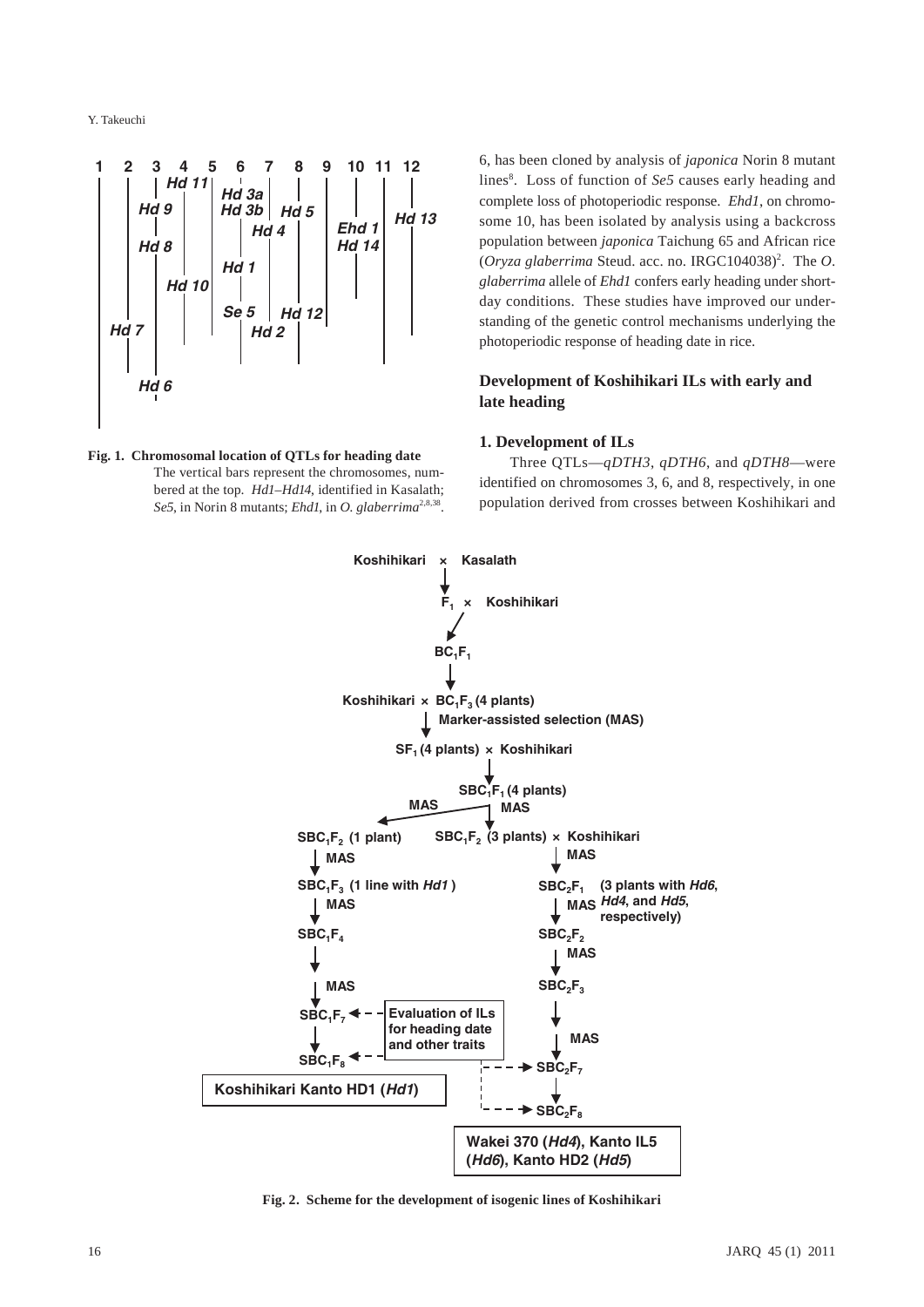Kasalath (Fig.  $3A$ )<sup>34</sup>. An additional putative QTL, tentatively designated *qDTH7*, was identified on chromosome 7 through the use of chromosome segment substitution lines<sup>3</sup>. Their chromosomal locations suggest that the QTLs correspond with *Hd6*, *Hd1*, *Hd5*, and *Hd4*, respectively, which have been detected in populations derived from crosses between Nipponbare and Kasalath<sup>3,34</sup>. Fine-mapping and map-based cloning studies have provided information about the precise position of target QTLs and their tightly linked DNA markers, allowing us to embark on developing ILs of Koshihikari with modified heading dates<sup>15,23,36</sup> (Yamanouchi et al., unpublished data).

The scheme for developing ILs for heading date is shown in Fig. 2. Koshihikari was crossed with Kasalath, and the resulting  $F_1$  plants were backcrossed to Koshihikari to obtain  $BC_1F_1$  plants. These plants were self-pollinated to develop 187  $BC_1F_3$  lines by the single-seed-descent method<sup>34</sup>. To develop ILs for each QTL, we selected four suitable  $BC_1F_3$  lines in which a recombination had occurred on one side of the target QTL according to genotypes of 116 restriction fragment length polymorphisms (RFLPs). We successively backcrossed these plants with Koshihikari and used marker-assisted selection (MAS) to select desirable plants in which recurrent chromosome segments could be recovered as Koshihikari homozygous (by negative selection) and the chromosomal region including the target QTL was maintained as heterozygous (by positive selection). Four resulting secondary backcross progeny  $(SBC_1F_1)$  were selfpollinated to obtain four  $SBC_1F_2$  plants. MAS was conducted to select appropriate plants for further development of ILs. Self-pollination of one selected  $SBC_1F_2$  plant resulted in Koshihikari Kanto HD1 (*Hd1*). A few chromosomal segments of Kasalath homozygous remained in the non-target regions of the other three  $SBC_1F_2$  plants. We additionally backcrossed the three  $SBC_1F_2$  plants with Koshihikari to recover as Koshihikari homozygous in the non-target chromosomal regions. The additional backcrossing of the other three  $SBC_1F_2$  plants with Koshihikari produced three  $SBC_2F_1$  lines. We selected plants in which recombination occurred in the flanking region of the target QTLs (other side to first recombination). One  $SBC_1F_2$  (with *Hd1*) and three  $SBC_2F_2$  (with *Hd4*, *Hd5*, and *Hd6*) plants with a minimum chromosomal segment containing each target QTL were selected from one  $SBC_1F_2$  (175  $SBC_1F_2$  plants segregating *Hd1* region) and three  $SBC_2F_2$  (100  $SBC_2F_2$ ) plants segregating  $Hd4$  region, 245  $SBC_2F_2$  plants segregating *Hd5*, and 100 SBC<sub>2</sub>F<sub>2</sub> plants segregating *Hd6* region, respectively) populations, respectively. Additional self-pollinations were required to select ILs. We developed four ILs: Koshihikari Kanto HD1 (*Hd1*), Wakei 370 (*Hd4*), Kanto HD2 (*Hd5*), and Kanto IL5 (*Hd6*).

#### **2. Genotype survey of ILs selected**

Through the use of 28 PCR-based DNA markers, comprising sequence-tagged site (STS), cleaved amplified polymorphic sequence (CAPS), derived CAPS (dCAPS), and simple sequence repeat  $(SSR)$  markers<sup>25</sup>, recombination points were precisely determined. Recombination occurred between markers C10915 and Y4836L and between P0456CT1 and P0456GC1 in Koshihikari Kanto HD1 (Fig. 3B); between E4071 and R46, and between RM6449 and RM5481-1 in Wakei 370 (Fig. 3C); between OS0040CT1 and RM416, and between cnt13I and G1015 in Kanto IL5 (Fig. 3D); and between RM8266 and OS1590CCT1, and between R902 and RM1111 in Kanto HD2 (Fig. 3E). If we assume that recombination occurred in the middle of each marker interval, then the substituted genomic fragments measured approximately 560 kb in Koshihikari Kanto HD1, 7960 kb in Wakei 370, 170 kb in Kanto IL5, and 625 kb in Kanto HD2.

To verify the genotype of the background genome in each candidate IL, we used 116 RFLP markers<sup>5,11</sup>. We detected no introgression of chromosome segments from Kasalath at the marker points.

## **3. Evaluation of ILs for heading date and other traits with agronomic value**

The four ILs were grown in a paddy field at the National Agricultural Research Center, Yawara, Ibaraki, Japan (36°N), in 2003 and 2004 (Fig. 4). They were sown on 18 April, 2003, and 22 April, 2004, and transplanted on 14 and 18 May, respectively. The mean heading date of Koshihikari was 6 August (Table 1). The heading date of Koshihikari Kanto HD1 was 24 July, 12 days earlier than that of Koshihikari; the heading date of Kanto IL5 was 15 August, 10 days later; the heading date of Kanto HD2 was 16 August, 11 days later. The heading date of Wakei 370 was also 8 August, 2 days later than that of Koshihikari, although there was no significant difference to the heading date of Koshihikari. Most of the morphological traits of the four ILs, including ripening period, panicle number, 1000 grain weight, grain quality, and lodging degree were the same as those of Koshihikari (Table 1). However, the culm length and panicle length of Koshihikari Kanto HD1 were shorter, which could result in a slight reduction in brown rice yield. The culm length and panicle length of the other three lines were almost the same as those of Koshihikari (Table 1).

The eating quality of Koshihikari Kanto HD1 was inferior to that of Koshihikari in Ibaraki in 2003, but not in 2004 (Table 1). No clear difference in the other three ILs was found. The eating quality is largely affected by environmental conditions, in particular temperature during ripening18. In Ibaraki, the average temperature of the ripening period was notably cooler in 2003 than in 2004, and the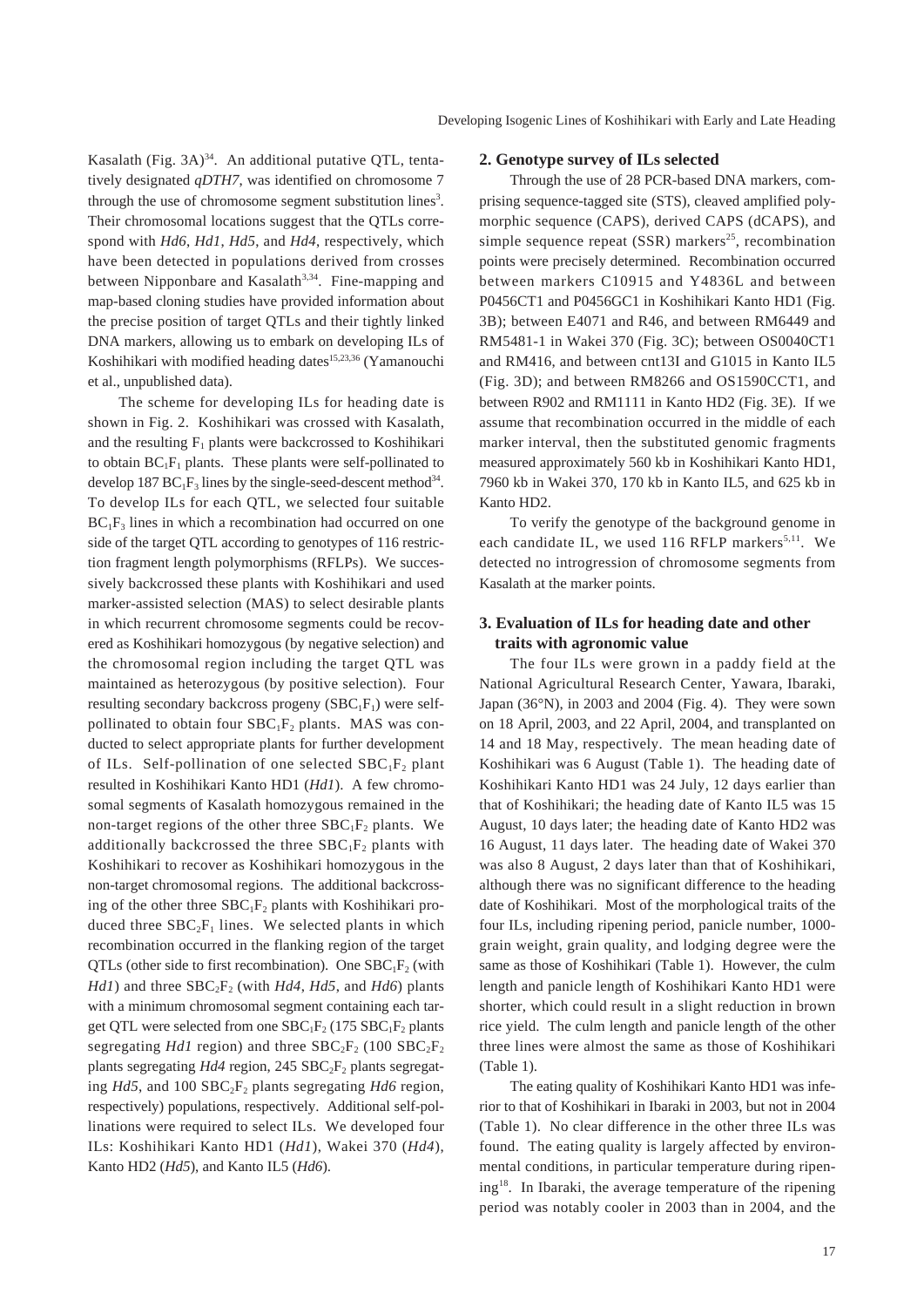

**Fig. 3. Graphical representation of the genotypes of Koshihikari Kanto HD1, Wakei 370, Kanto IL5, and Kanto HD2**  A: QTLs for heading date detected in previous studies<sup>3,34</sup> are indicated by triangles. B-E: Graphical representations of each genotype. White blocks, chromosomal regions derived from Koshihikari; black blocks, Kasalath. RFLP, STS, CAPS, dCAPS, and SSR markers are shown on the right. PCR-based STS, CAPS, dCAPS, and SSR markers are indicated in bold. The positions of markers are derived from a high-density RFLP linkage map<sup>5</sup>.

temperature was abnormally low from the end of July to the middle of August 2003. This low temperature might have caused the lower eating quality of Koshihikari Kanto HD1.

Koshihikari Kanto HD1 was grown in a paddy field at Miyazaki Agricultural Research Institute, Sadowara, Miyazaki, Japan (32°N), in 2003; it was sown on 21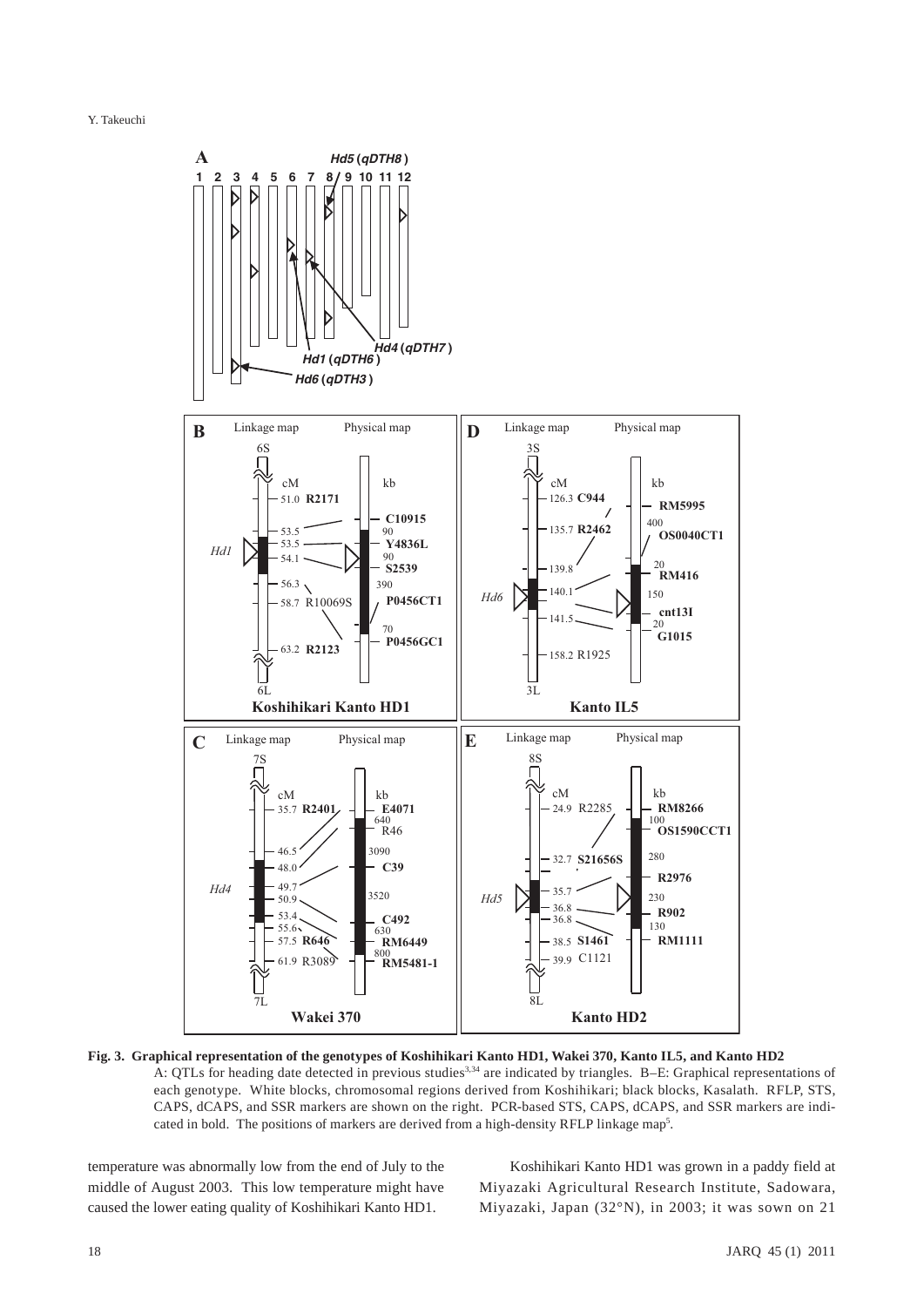



**Fig. 4. Four ILs and their isogenic control, Koshihikari** A: Koshihikari Kanto HD1 (*Hd1*); B: Koshihikari; C: Wakei 370 (*Hd4*); D: Kanto IL5 (*Hd6*); E: Kanto HD2 (*Hd5*).

February and transplanted on 25 March. The heading date of Koshihikari was 18 June, and that of Koshihikari Kanto HD1 was 17 June, only 1 day earlier (Table 1). All other traits, including culm length, panicle length, panicle number, 1000-grain weight, grain quality, degree of lodging, yield of brown rice, and eating quality, were also the same or nearly the same as those of Koshihikari.

The phenotypic performances of the three ILs, Wakei 370, Kanto IL5, and Kanto HD2, were almost the same as those of Koshihikari except heading date. However, the culm length and panicle length of Koshihikari Kanto HD1 in Ibaraki were also modified (Tables 1). A shorter culm length and panicle length may improve lodging resistance, but may reduce yield potential. We propose that the Kasalath *Hd1* allele has pleiotropic effects on culm length and panicle length. Kawai and Sato<sup>9</sup> reported that most early-heading mutant strains had short culms. Li et al.<sup>12</sup> and Yu et al.<sup>38</sup> found a significant positive correlation between heading date and plant height. Using progeny of the same cross-combination as used in this study, Yamamoto et al.34 identified a QTL controlling internode length in the same region as *Hd1*. In addition, in our trial in Miyazaki, where the heading date of Koshihikari Kanto HD1 was similar to that of Koshihikari, culm length, panicle length, and yield were also nearly the same as those of Koshihikari. Thus, it is likely that the *Hd1* gene has pleiotropic effects on culm length and panicle length.

Field resistance to leaf blast was assessed in an upland field at the National Agricultural Research Center, Tsukuba, Ibaraki, in 2003 and 2004. In all four ILs it was almost the same as that of Koshihikari (data not shown). Therefore, the ILs appears to possess no major gene for resistance to leaf blast.

Cool-temperature tolerance of ILs at the booting stage was also tested in running cold-water paddy fields at the Miyagi Prefectural Furukawa Agricultural Experiment Station, Furukawa, Miyagi, Japan (38°N), and the Nagano Agricultural Experiment Station Haramura Branch, Suwa, Nagano, Japan (35°N), in 2003. The cool-temperature tolerance of Koshihikari Kanto HD1 at the booting stage was also tested in a glass house at the Miyazaki Agricultural Research Institute, Sadowara, Miyazaki, Japan (32°N), in 2005. The ILs and five reference cultivars—Chubo 35 (highly tolerant), Koshihikari (highly tolerant), Akitakomachi (tolerant), Hourei (tolerant), and Mutsunishiki (moderately tolerant)—were irrigated with cool water (about 19°C). The degree of cool-temperature tolerance at booting was measured as floret sterility at maturity. The cool-temperature tolerance of the three ILs, Wakei 370, Kanto IL5, and Kanto HD2, was similar to that of Hourei or Koshihikari (Table 2). The tolerance of Koshihikari Kanto HD1 was similar to that of Mutsunishiki and inferior to that of Chubo 35 in Miyagi and Nagano. On the other hand, the cool-temperature tolerance of Koshihikari Kanto HD1 at the booting stage was similar to that of Akitakomachi in Miyazaki in 2005. In general, the degree of cool-temperature tolerance of particular cultivars or lines should be evaluated by comparison with reference cultivars with the same heading date. In Miyagi and Nagano, where heading dates were different, we could not directly compare the cool-temperature tolerance of Koshihikari with that of early-heading Koshihikari Kanto HD1, which was inferior. On the other hand, in Miyazaki, where heading date was the same, the cool-temperature tolerance of Koshihikari Kanto HD1 was either the same as that of Koshihikari or only slightly less than that of Koshihikari. These results suggest that the cool-temperature tolerance of Koshihikari Kanto HD1 may be the same as that of Koshihikari (pleiotropic effect). However, it is difficult to exclude two other possibilities: (1) the effect of another gene for cool-temperature tolerance linked to *Hd1* (linkage drag), and (2) the effect of other genes in the background genome. (1) Even though we tried to minimize the length of the introgressed chromosome segment from the donor parent in the target QTL region, the 560-kb region in Koshihikari Kanto HD1 contains about 40 genes<sup>4</sup>. Thus, it is difficult to rule out the possibility of two tightly linked genes. (2) A graphical genotype of each IL determined by using 116 RFLP markers covering the 12 rice chromosomes showed that only one heading QTL region was substituted from Kasalath in the genetic background of Koshihikari. However, it is difficult to exclude the possibility that tiny chromosome segments of Kasalath were substituted in nontarget regions. Further analysis, such as QTL analysis and further fine mapping using progeny of a cross between Koshihikari Kanto HD1 and Koshihikari, and mutant lines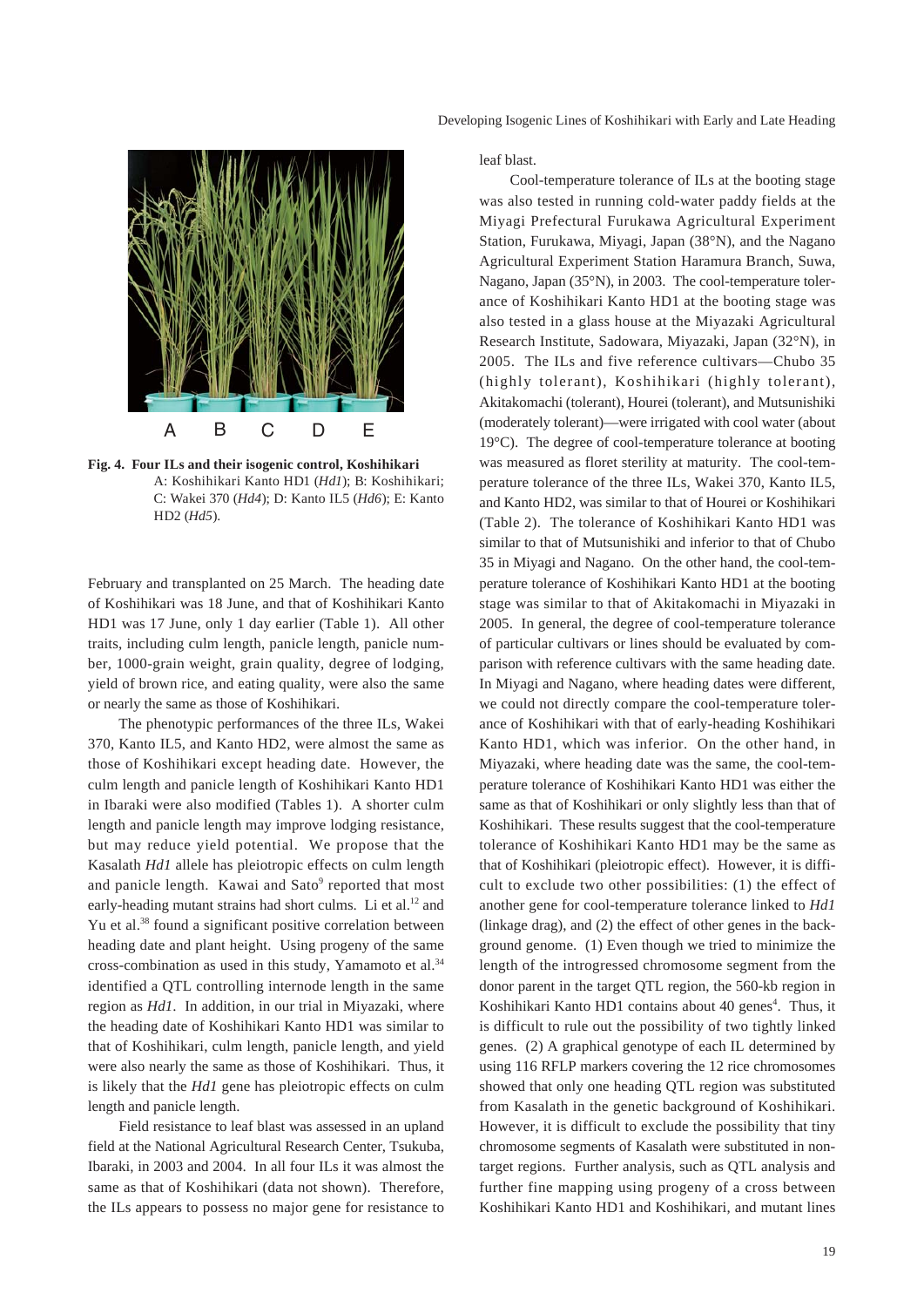| Line                                                                    | Year         | Head-<br>ing<br>date<br>(m.d) | Days-<br>$to-$<br>heading<br>(days) | Matur-<br>ing<br>date<br>(m.d) | Ripen-<br>$\frac{1}{2}$<br>period<br>(days) | Culm<br>length<br>(cm) | length<br>(cm)    | Panicle No. of Yield of 1,000-<br>panicles brown<br>$(No/m^2)$ | rice<br>(kg/a)     | weight<br>(g)    | Grain<br>grain quality <sup>1)</sup> | $\text{Lodg}-$<br>ing<br>degree <sup>2</sup> | Eating<br>quality <sup>3)</sup> |
|-------------------------------------------------------------------------|--------------|-------------------------------|-------------------------------------|--------------------------------|---------------------------------------------|------------------------|-------------------|----------------------------------------------------------------|--------------------|------------------|--------------------------------------|----------------------------------------------|---------------------------------|
| National Institute of Crop Science, Ibaraki, Japan <sup>4)</sup>        |              |                               |                                     |                                |                                             |                        |                   |                                                                |                    |                  |                                      |                                              |                                 |
| Koshihikari Kanto HD1                                                   | 2003<br>2004 | 7.28<br>7.20                  | $101$ **<br>89 **                   | 8.31<br>8.25                   | 34<br>36                                    | 74.4 **<br>88.8 **     | 16.7<br>$17.0$ ** | 348<br>484                                                     | 47.8<br>$60.4$ **  | 20.6<br>21.6     | 4.0<br>5.7                           | 1.0<br>9.0                                   | $-1.26$ **<br>$-0.09$           |
|                                                                         | Average      | 7.24                          | 95                                  | 8.28                           | 35                                          | 81.6                   | 16.8              | 416                                                            | 54.1               | 21.1             | 4.9                                  | 5.0                                          | $-0.68$                         |
| Wakei 370                                                               | 2003<br>2004 | 8.12<br>8.04                  | 116<br>104                          | 9.23<br>9.15                   | 42<br>42                                    | 87.0<br>95.4           | 18.1<br>19.7      | 350<br>426                                                     | 52.4<br>62.3       | 21.0<br>$21.4**$ | 4.0<br>6.0                           | 2.0<br>9.0                                   | $-0.17$<br>$0.48**$             |
|                                                                         | Average      | 8.08                          | 110                                 | 9.19                           | 42                                          | 91.2                   | 18.9              | 388                                                            | 57.3               | 21.2             | 5.0                                  | 5.5                                          | 0.16                            |
| Kanto IL5                                                               | 2003<br>2004 | 8.18<br>8.12                  | $122**$<br>$112**$                  | 9.29<br>9.23                   | 43<br>43                                    | 93.9<br>99.9           | 18.4<br>19.5      | 349<br>430                                                     | 54.0<br>**<br>60.7 | $21.0**$<br>20.5 | 4.4<br>$6.1$ **                      | 2.5<br>8.0                                   | 0.09<br>0.30                    |
|                                                                         | Average      | 8.15                          | 117                                 | 9.26                           | 43                                          | 96.9                   | 18.9              | 389                                                            | 57.3               | 20.8             | 5.3                                  | 5.3                                          | 0.20                            |
| Kanto HD <sub>2</sub>                                                   | 2003<br>2004 | 8.21<br>8.11                  | $125$ **<br>$111$ **                | 10.02<br>9.22                  | 42<br>42                                    | 89.4<br>102.0          | 18.6<br>18.9      | 367<br>$***$<br>432                                            | 54.1<br>60.8       | $20.8**$<br>21.4 | 3.6<br>5.3                           | 3.0<br>9.0                                   | 0.04<br>0.22                    |
|                                                                         | Average      | 8.16                          | 118                                 | 9.27                           | 42                                          | 95.7                   | 18.8              | 399                                                            | 57.4               | 21.1             | 4.5                                  | 6.0                                          | 0.13                            |
| Koshihikari                                                             | 2003<br>2004 | 8.10<br>8.01                  | 114<br>101                          | 9.18<br>9.09                   | 40<br>39                                    | 88.7<br>100.8          | 18.5<br>18.7      | 328<br>498                                                     | 48.8<br>64.3       | 20.1<br>21.0     | 4.1<br>4.9                           | 2.0<br>9.0                                   | $-0.17$<br>0.09                 |
|                                                                         | Average      | 8.06                          | 107                                 | 9.14                           | 40                                          | 94.8                   | 18.6              | 413                                                            | 56.6               | 20.6             | 4.5                                  | 5.5                                          | $-0.04$                         |
| Akitakomachi                                                            | 2003<br>2004 | 7.31<br>7.25                  | $104$ **<br>94                      | 9.07<br>9.08                   | 38<br>46                                    | $78.5**$<br>90.3       | 17.5<br>19.2      | $***$<br>367<br>408<br>$***$                                   | 47.3<br>59.6       | 20.0<br>21.4     | $***$<br>3.3<br>4.3                  | $0.0$ **<br>8.0                              | $-0.91$ **<br>0.09              |
|                                                                         | Average      | 7.28                          | 99                                  | 9.08                           | 42                                          | 84.2                   | 18.4              | 388                                                            | 53.5               | 20.7             | 3.8                                  | 4.0                                          | $-0.41$                         |
| Asanohikari                                                             | 2003         | 8.13                          | 117                                 | 9.20                           | 39                                          | $71.8**$               | 18.7              | 367<br>$***$                                                   | 44.6               | $21.2**$         | 3.0<br>**                            | $0.0$ **                                     | $-1.48**$                       |
| Nipponbare                                                              | 2004         | 8.12                          | $112**$                             | 9.22                           | 41                                          | 82.1                   | 17.8              | 420                                                            | 59.0               | 22.4             | 3.7                                  | $0.0$ **                                     | $-0.35$                         |
| Miyazaki Agricultural Research Institute, Miyazaki, Japan <sup>5)</sup> |              |                               |                                     |                                |                                             |                        |                   |                                                                |                    |                  |                                      |                                              |                                 |
| Koshihikari Kanto HD1                                                   | 2003         | 6.17                          | 116                                 | 7.22                           | 35                                          | 76.2                   | 15.7              | 442                                                            | 46.6               | 21.6             | 3.7                                  | 0.0                                          | 0.17                            |
| Koshihikari                                                             | 2003         | 6.18                          | 117                                 | 7.23                           | 35                                          | 74.7                   | 16.2              | 463                                                            | 46.2               | 20.6             | 4.0                                  | 0.0                                          | 0.00                            |

#### **Table 1. Agronomic characteristics of Koshihikari Kanto HD1, Wakei 370, Kanto IL5, Kanto HD2, and their isogenic control, Koshihikari**

<sup>1)</sup> Grain quality was estimated in comparison with ordinary rice varieties and classified into nine grades (1: excellent to 9: especially bad) based on appearance.

<sup>2)</sup> Lodging degree was classified into ten degrees (0: standing to 9: lodged).

<sup>3)</sup> Eating quality shows aggregate evaluation and was classified into eleven degrees (5: excellent to -5: especially bad). Koshihikari was used as the standard variety. \*\* showed significant differences at the 1% level.

4) Sowing dates: 18 April, 2003, and 22 April, 2004; Transplanting dates: 14 May, 2003, and 18 May, 2004, respectively.

5) Sowing dates: 21 February, 2003; Transplanting date: 25 March, 2003.

development and the mutant analysis will be required to test these possibilities.

#### **Potential utility of ILs**

ILs are developed to introduce a small chromosomal segment containing a favorable gene from a donor cultivar into an elite cultivar. Since the development of DNA markers as tools for mapping major genes, such as those for disease and insect resistance, and QTLs, MAS has been used to develop new cultivars with particular traits<sup>27</sup>. However, few examples of MAS have been reported in rice so far, being limited to bacterial blight resistance, blast resistance, plant height, and seed number per panicle<sup>1,6,21,22,29</sup>.

To enhance the utility of Koshihikari by modifying its heading date so as to expand its cultivation area, we used MAS to develop ILs with early and late heading dates $^{25,26}$ . We developed three ILs—Koshihikari Kanto HD1, Kanto IL5, and Kanto HD2—with a very small Kasalath chromosome segment (170–625 kb) including a heading-date QTL in the genetic background of Koshihikari by MAS. Wakei 370 had a larger integrated chromosome segment of Kasalath than the other ILs. Because *Hd4* has been only roughly mapped on chromosome 7, we could not design any DNA marker that was tightly linked to the QTL. This prevented us from selecting plants with recombination near *Hd4*. We demonstrated that DNA markers tightly linked to the QTLs for heading date were very effective tools for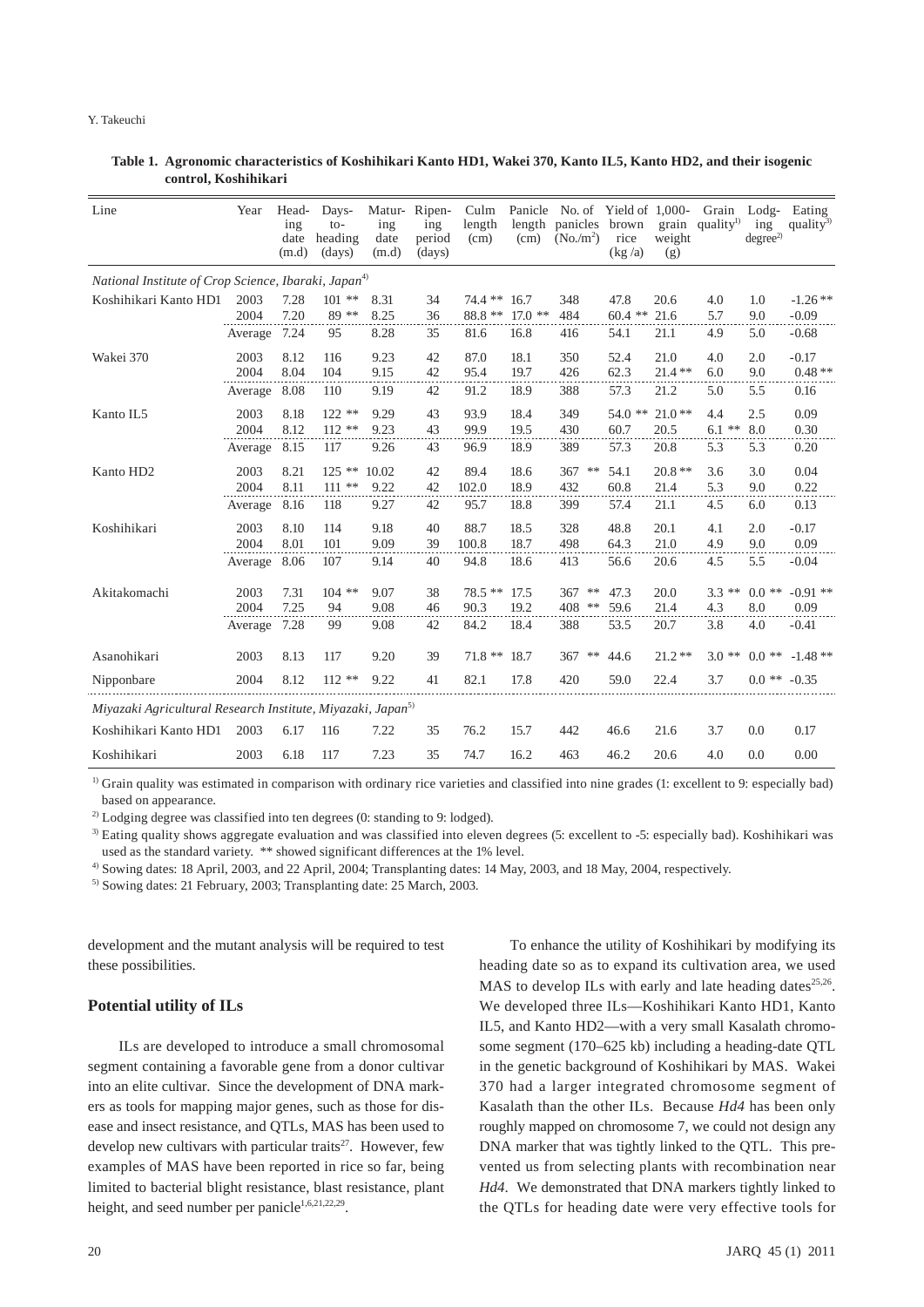| Line                  |       | Miyagi Pref. Furukawa<br>Agr. Exp. Sta. <sup>1)</sup> |       | Nagano Agr. Exp. Sta.<br>Haramura Branch <sup>2)</sup> | Miyazaki Agr. Res.<br>Inst. <sup>3</sup> |                                         |  |
|-----------------------|-------|-------------------------------------------------------|-------|--------------------------------------------------------|------------------------------------------|-----------------------------------------|--|
|                       | (m.d) | Heading date Floret sterility<br>(% )                 | (m.d) | Heading date Floret sterility<br>(% )                  | (m.d)                                    | Heading date Floret sterility<br>$(\%)$ |  |
| Koshihikari Kanto HD1 | 8.10  | 89.2                                                  | 8.21  | 84.5                                                   | 6.20                                     | 56.4                                    |  |
| Wakei 370             | 9.06  | 60.2                                                  | 9.01  | 55.3                                                   |                                          |                                         |  |
| Kanto IL <sub>5</sub> | 9.09  | 46.1                                                  | 8.30  | 53.7                                                   |                                          |                                         |  |
| Kanto HD <sub>2</sub> | 9.15  | 69.9                                                  | 9.09  | 32.0                                                   |                                          |                                         |  |
| Chubo 35              | 8.05  | 61.8                                                  | 8.21  | 44.8                                                   |                                          |                                         |  |
| Mutsunishiki          | 8.07  | 94.7                                                  |       |                                                        |                                          |                                         |  |
| Koshihikari           | 9.02  | 52.3                                                  | 8.30  | 64.7                                                   | 6.20                                     | 44.5                                    |  |
| Hourei                | 9.07  | 56.2                                                  |       |                                                        | $\overline{\phantom{a}}$                 |                                         |  |
| Akitakomachi          |       |                                                       |       |                                                        | 6.19                                     | 55.9                                    |  |

**Table 2. Cool-temperature tolerance of Koshihikari Kanto HD1, Wakei 370, Kanto IL5, Kanto HD2, and their isogenic control, Koshihikari**

<sup>1)</sup> Sowing date: 17 April 2003; Transplanting date: 15 May 2003.

<sup>2)</sup> Sowing date: 16 April 2003; Transplanting date: 27 May 2003.

3) Sowing date: 21 February 2005; Transplanting date: 25 March 2005.

minimizing the length of substituted chromosome segments.

It is very important to maintain the same phenotypic performance of the ILs as that of Koshihikari. Independent of the size of introgressed chromosome segments, Kanto IL5, Wakei 370, and Kanto HD2 showed almost the same phenotypic performance as Koshihikari. These ILs will be very important materials for breeding new cultivars to achieve several practical objectives, such as expanding the northern limit of cultivation of Koshihikari, avoiding labor concentration during harvest time, and avoiding high-temperature damage during the ripening period. On the other hand, Koshihikari Kanto HD1 exhibited a slightly lower cool-temperature tolerance. Cool-temperature damage should be considered a potential risk if Koshihikari Kanto HD1 is introduced into northern Japan.

Once we develop ILs for each QTL, it becomes easier to pyramid the QTLs. We are developing new ILs in which two QTLs are combined by crossing our ILs and using MAS. Combining two or more late-heading genes may enable us to develop extremely late-heading ILs. This pyramiding strategy will allow us to perform further fine-tuning of heading date. Furthermore, it might be used to shift the heading date of a cultivar and so avoid periods of environmental stress, such as flood and drought.

Recently, a semi-dwarfing gene, *sd1*, from *indica* cultivar IR24 was introduced into Koshihikari by MAS<sup>29</sup>. *Grain number 1* (*Gn1a*), involving the number of spikelets per panicle, was cloned by a map-based strategy and has been introduced into Koshihikari<sup>1</sup>. Once further Koshihikari ILs with single QTLs are developed, it will be possible to combine several target genes by simple crossing and MAS.

Koshihikari ILs will be useful resources for the improvement of Koshihikari.

### **Acknowledgments**

This work was supported by a grant from the Ministry of Agriculture, Forestry and Fisheries of Japan (Rice Genome Project DM-1806, Green Techno Project GB-1007 and IP-1001, and Genomics for Agricultural Innovation RGB-2301).

## **References**

- 1. Ashikari, M. et al. (2005) Cytokinin oxidase regulates rice grain production. Science, **309**, 741–745.
- 2. Doi, K. et al. (2004) *Ehd1*, a B-type response regulator in rice, confers short-day promotion of flowering and controls *FT*-like gene expression independently of *Hd1*. *Genes Dev*., **18**, 926–936.
- 3. Ebitani, T. et al. (2005) Construction and evaluation of chromosome segment substitution lines carrying overlapping chromosome segments of *indica* rice cultivar 'Kasalath' in a genetic background of *japonica* elite cultivar 'Koshihikari'. *Breed. Sci*., **55**, 65–73.
- 4. GRAMENE (2006) *Oryza*\_*sativa*. http://www.gramene.org/ Oryza\_sativa/.
- 5. Harushima, Y. et al. (1998) A high-density rice genetic linkage map with 2275 markers using a single  $F_2$  population. *Genetics*, **148**, 479–494.
- 6. Hayashi, K. et al. (2004) Development of PCR-based SNP markers for rice blast resistance genes at the *Piz* locus. *Theor*. *Appl*. *Genet*., **108**, 1212–1220.
- 7. Hittalmani, S., et al. (2003) Identification of QTL for growthand grain yield-related traits in rice across nine locations of